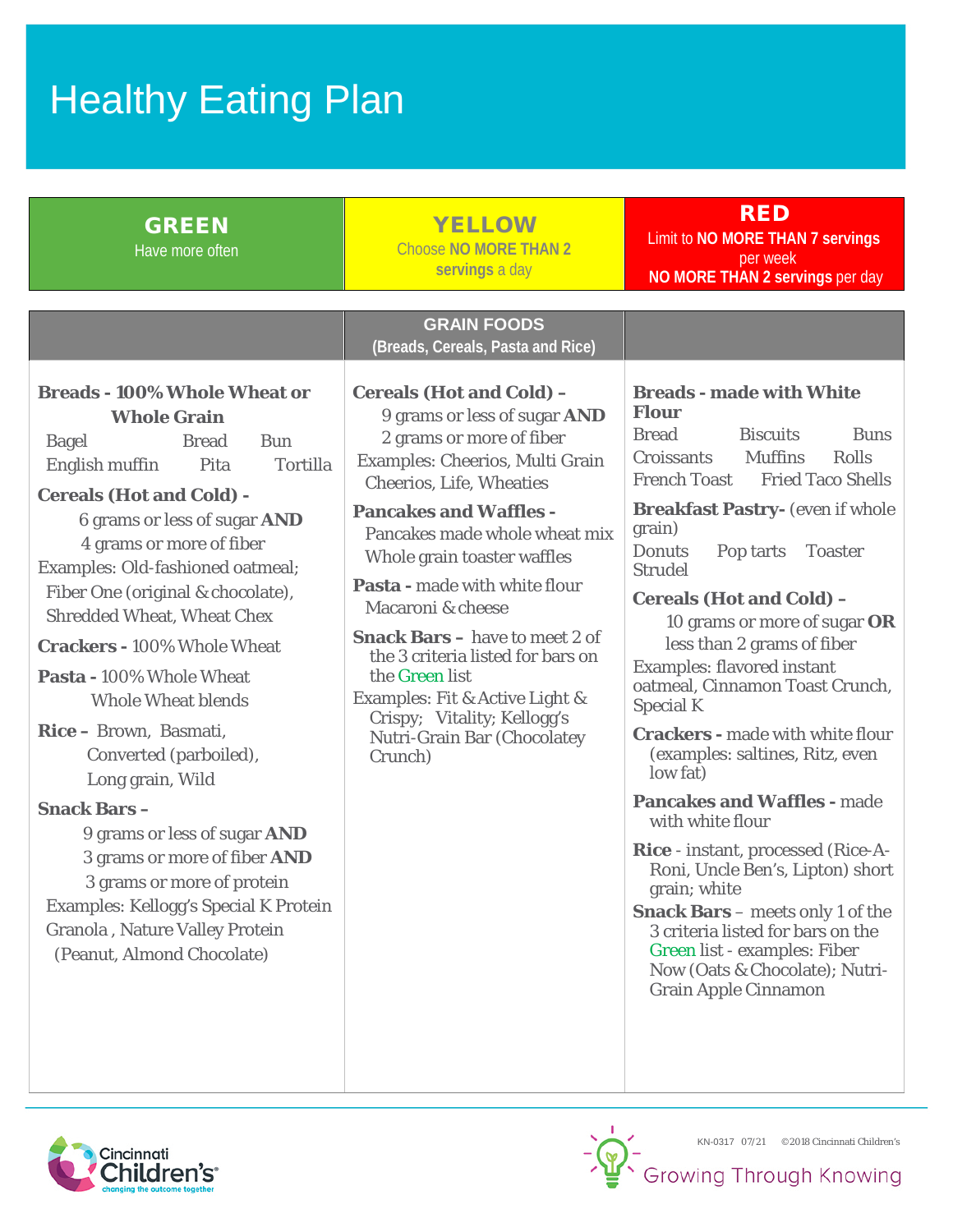## Healthy Eating Plan *continued…*

| <b>VEGETABLES</b>                                                                                                                                                                                                                                                                                                                       |                                                                                                                                                                                                                                             |                                                                                                                                                                                                                                                                                                                                    |  |  |
|-----------------------------------------------------------------------------------------------------------------------------------------------------------------------------------------------------------------------------------------------------------------------------------------------------------------------------------------|---------------------------------------------------------------------------------------------------------------------------------------------------------------------------------------------------------------------------------------------|------------------------------------------------------------------------------------------------------------------------------------------------------------------------------------------------------------------------------------------------------------------------------------------------------------------------------------|--|--|
| All raw and cooked vegetables, except<br>those listed as <b>YELLOW</b> and <b>RED</b><br>Fresh, frozen, canned (drained and<br>rinsed or no added salt)<br>Pasta sauces (6 grams or less<br>sugar; 3 grams or less fat per<br>serving)                                                                                                  | Corn<br>White potatoes – Baked or<br>mashed (made with low fat/fat<br>free ingredients)                                                                                                                                                     | Potatoes prepared with high fat or<br>high sugar ingredients:<br>Baked or mashed with added<br>butter, cream, whole milk, sour<br>cream, sugar, brown sugar,<br>molasses<br>Fried - French fries, hash<br>browns, tater tots,<br><b>Sweet pickles</b>                                                                              |  |  |
|                                                                                                                                                                                                                                                                                                                                         | <b>MEAT and PROTEIN FOODS</b>                                                                                                                                                                                                               |                                                                                                                                                                                                                                                                                                                                    |  |  |
| Lean, unprocessed meat (round,<br>sirloin)<br>Ground meat (≥90% lean)<br>Chicken and turkey (skin removed)<br>Fish<br>Canadian bacon<br>Lunchmeat (less than 3 grams or less<br>fat/ounce)<br>Vegetarian burger (Boca Burger)<br>Beans (all kinds)<br><b>Eggs</b><br><b>Hummus</b><br>Lentils<br>Nuts, Nut Butters-peanut, almond, etc. | Ground meat (85% lean)<br>Meat (e.g. beef, pork) - chuck<br>Turkey sausage (low-fat)<br>Turkey bacon (low-fat)<br>Chicken nuggets - baked<br>Fish sticks - baked<br>Lunchmeat (4-7 grams fat/ounce)<br>Vegetarian burger (Garden<br>Burger) | <b>Bacon</b><br>Baked beans (in sauce)<br>Chicken, turkey with skin; fried<br>chicken<br>Flavored nut butters (such as<br>Nutella)<br>Fish - fried<br>Goetta<br>Lunchmeat with $\geq 8$ grams<br>fat/ounce(e.g. bologna, salami)<br>Meat (e.g. beef, pork) - brisket,<br>ribs, corned beef<br>Pork chops - fried<br><b>Sausage</b> |  |  |
|                                                                                                                                                                                                                                                                                                                                         | <b>FRUIT</b>                                                                                                                                                                                                                                |                                                                                                                                                                                                                                                                                                                                    |  |  |
| All fruits, except those listed as<br><b>YELLOW</b> and <b>RED</b><br>Fresh                                                                                                                                                                                                                                                             | Dried fruits (e.g. cranberries,<br>raisins)                                                                                                                                                                                                 | Applesauce with added sugar<br><b>Canned fruits in syrup</b>                                                                                                                                                                                                                                                                       |  |  |
| Frozen, no added sugar<br>Canned fruits (drained and rinsed)                                                                                                                                                                                                                                                                            | 100% Fruit juice $( \leq 4$ -6<br>ounces/day)                                                                                                                                                                                               | <b>Dates</b><br>Frozen fruits with added sugar                                                                                                                                                                                                                                                                                     |  |  |
|                                                                                                                                                                                                                                                                                                                                         | <b>MILK and DAIRY PRODUCTS</b>                                                                                                                                                                                                              |                                                                                                                                                                                                                                                                                                                                    |  |  |
| Cheese (low-fat, light or fat free) -<br>cottage cheese, cream cheese, sticks<br>Milk – skim (fat free), 1% (unflavored)<br>Non-dairy milk - unflavored or low in<br>sugar<br>Low fat buttermilk<br>Yogurt (light, low in sugar)                                                                                                        | Cheese - regular, cream cheese,<br>cottage cheese<br>2% milk<br>Ice cream, low fat<br>Pudding, sugar-free<br>Yogurt with added sugar<br>Frozen yogurt, low fat                                                                              | Whole (Vitamin D) Milk<br>Flavored milk (e.g. chocolate,<br>vanilla)<br>Hot chocolate, regular (added<br>sugar)<br>Ice cream, regular<br>Frozen desserts, novelties<br>Pudding, regular (added sugar)                                                                                                                              |  |  |
|                                                                                                                                                                                                                                                                                                                                         | <b>COMBINATIONS and SOUPS</b>                                                                                                                                                                                                               |                                                                                                                                                                                                                                                                                                                                    |  |  |
| Frozen entrée with whole grains and<br>lean protein (e.g. some Lean Cuisine,<br><b>Healthy Choice, South Beach)</b><br>Lentil soup<br>Minestrone soup                                                                                                                                                                                   | Chicken nuggets (baked)<br>Fish sticks (baked)<br>Pizza (thin crust; prefer whole<br>wheat)<br>Soups – bean, green pea,                                                                                                                     | Canned pasta meals<br>Frozen entrees with more than<br>one red food (e.g. some<br><b>Banquet, Stouffers, Swanson)</b><br>Pizza – thick crust, pepperoni,<br>sausage or extra cheese                                                                                                                                                |  |  |